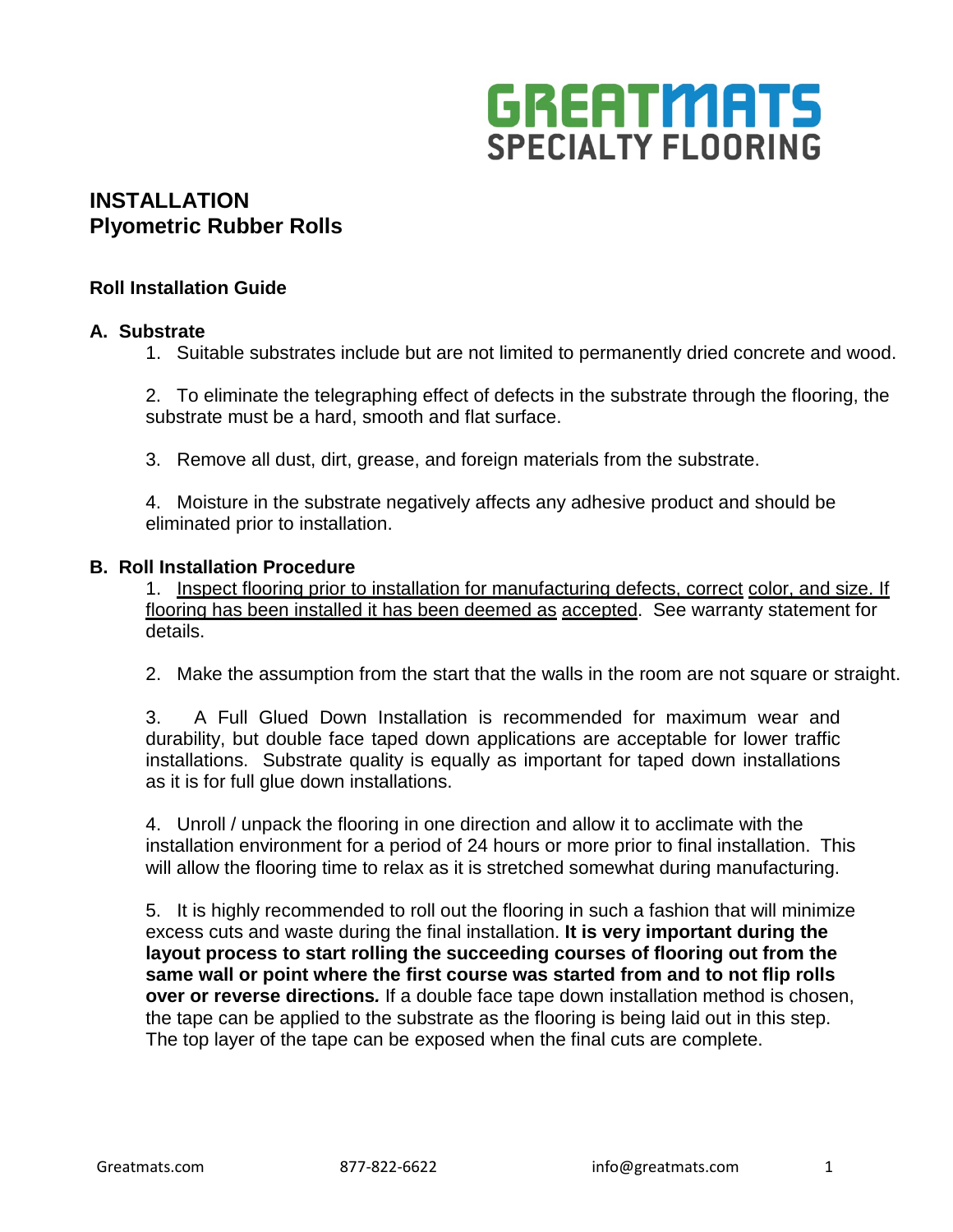## **INSTALLATION Plyometric Rubber Rolls continued**

6. Slightly overlapping the rolls during the layout process along the long axis of the seams will help insure tight seams during the adhering process.

7. Cut all rolls to the required length making allowances to run up a wall and / or for overlap on a head seams where required.

8. Begin the final installation by starting with the roll that is against the truest wall. Square this roll with the room.

9. Proceed to butt the next roll against the first roll utilizing the factory edge. All interior seams (those not against a wall) may be butted against the preceding roll using the factory edge. Head seams or other joints may be overlapped and double cut using a sharp utility knife as necessary.

10. Starting with the first roll, fold back half of the roll lengthwise along the wall and apply the adhesive to the substrate using the manufacturers recommended coverage rates and trowel size. Note the adhesive manufacturers "open time" and only apply as much as you can install within this time period. In order to minimize trapped air gently LAY, do not "drop" the flooring back into the adhesive.

11. Trim the roll to the final length. Leaving a slight gap at the walls roughly the thickness of the material being installed is recommended and can be hidden with a cove base type molding. Under normal interior conditions, the rubber flooring is very stable and will not expand or shrink, but because it is rubber, it can stretch. Leaving the gap allows for this stretch and will help prevent any bunching at the walls.

12. Roll the floor immediately with a 75 to 100 lb floor roller to maximize contact of adhesive with the floor working from the middle of the roll to the wall or perimeter.

13. Fold back the other half of the first roll and the first half of the second roll and apply adhesive to the substrate under both being careful to not apply too much adhesive at the seams. Too much adhesive will ooze up through the seam.

14. Lay flooring into wet adhesive and roll. When laying down the second roll, the initial overlap allows you to "work" or "walk" the joint back with your hands thereby insuring a tight seam and effectively eliminating oozing adhesive.

15. Repeat this folding, spreading, trimming, and rolling procedure for each consecutive roll until complete.